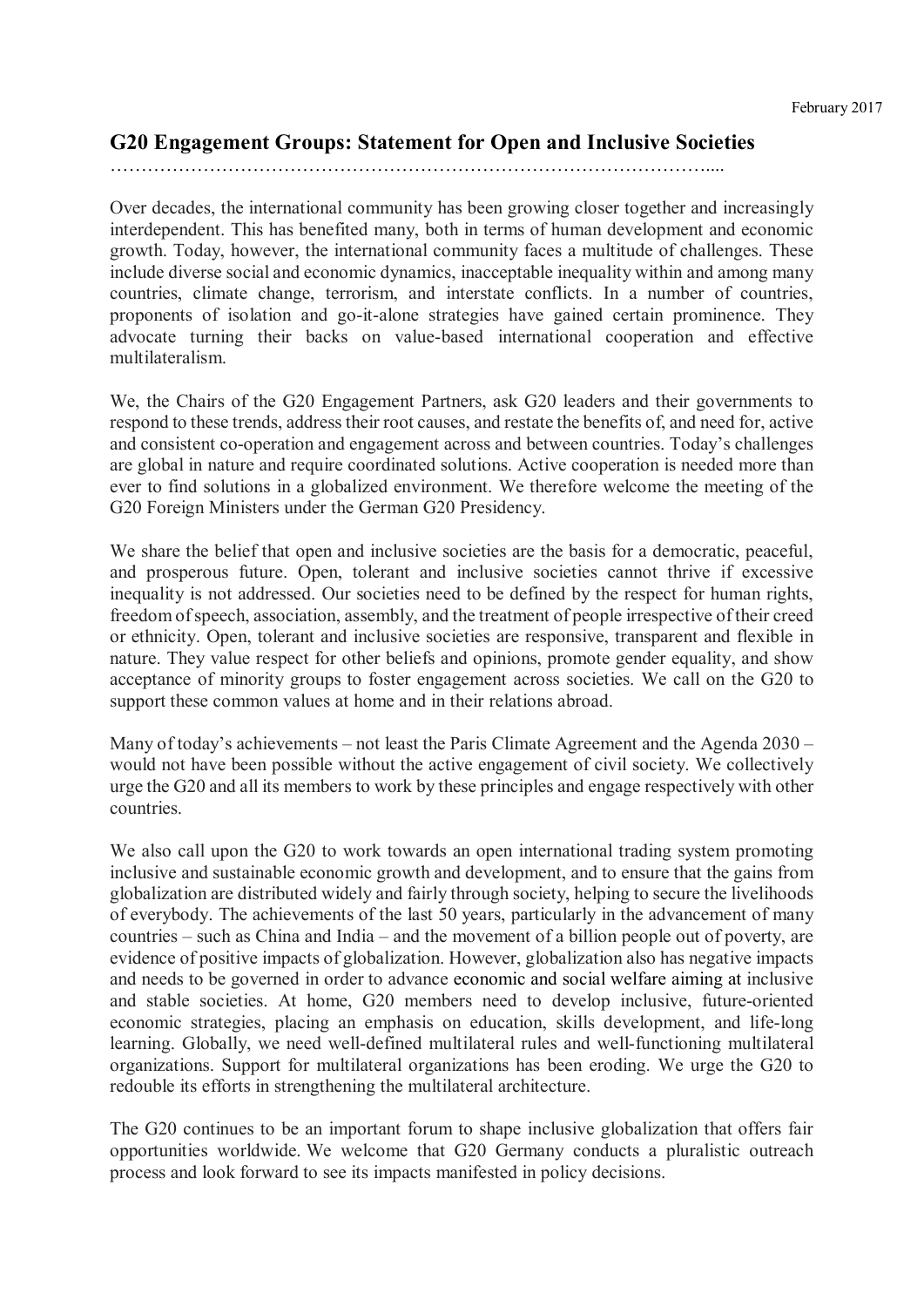## **About the G20**

The G20 is an important forum for international economic cooperation. Within the G20, 19 leading industrial and emerging economies as well as the European Union coordinate their policies and agree on joint actions and principles. The G20 is increasingly turning into a center pillar of global governance. The G20 members combined hold more than 85 percent of the global economic output, more than 80 percent of global goods and services exports and represent about two thirds of the global population.

# **G20 Engagement Groups**

G20 Germany holds dialogue forums with business (Business20), civil society organizations (Civil20), trade unions (Labour20), the scientific and research community (Science20), think tanks (Think20), women (Women20), and youth (Youth20). The dialogue forums pick up on pertinent G20 issues and work with international partners to draw up recommendations for the German Presidency.

# **Engagement Groups**

*Business20: Chair:* Dr. Jürgen Heraeus *Organizing Groups*: Federation of German Industries (BDI) Association of German Chambers of Commerce and Industries (DIHK) Confederation of German Employers (BDA)

#### *Civil20:*

*Co-Chair:* Dr. Bernd Bornhorst *Co-Chair:* Jürgen Maier *Organizing Groups*: Association of German Development Humanitarian Aid NGOs (VENRO) German NGO Forum on Environment and Development

# *Labour20:*

*Chair:* Reiner Hoffmann *Organizing Group*: German Trade Union Confederation (DGB)

# *Science20:*

*Chair:* Prof. Dr. Jörg Hacker *Organizing Group*: German National Academy of Sciences

# *Think20:*

*Co-Chair:* Prof. Dr. Dirk Messner *Co-Chair:* Prof. Dennis Snower *Organizing Groups*: German Development Institute / Deutsches Institut für Entwicklungspolitik (DIE) Kiel Institute for the World Economy (IfW)

#### *Women20:*

*Co-Chair:* Stephanie Bschorr *Co-Chair:* Mona Küppers *Organizing Groups*: Association of German Women Entrepreneurs (VdU) National Council of German Women's Organizations (DF)